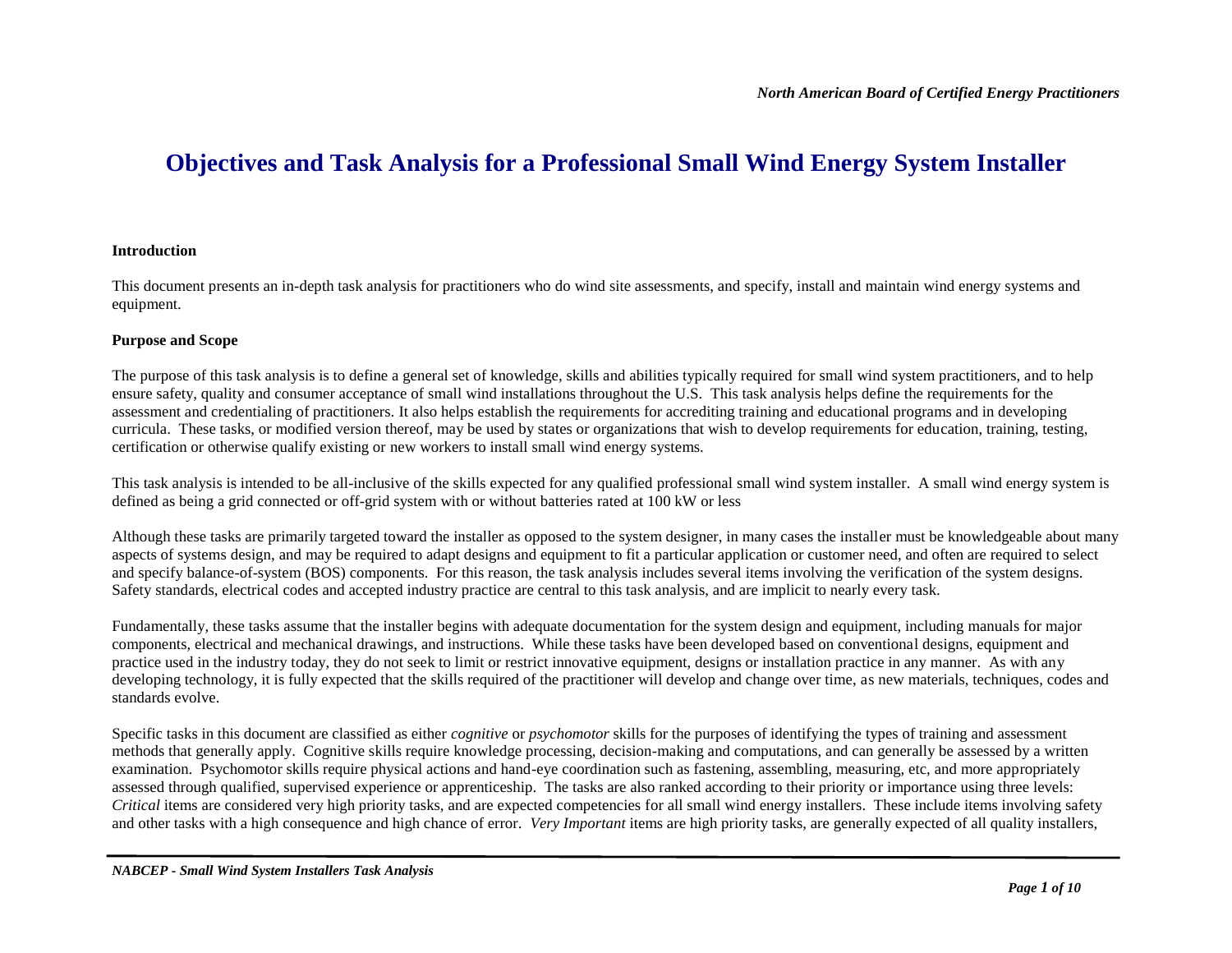and have either a medium or high consequence and a high chance of error. *Important* items are considered medium priority tasks that are usually performed by all qualified installers and have a medium or low consequence and medium or low chance of error.

### **Primary Objective for the Small Wind Energy Installer**

Given basic instructions, major components, schematics and drawings, the small wind energy system installer is required to specify, configure, install, inspect and maintain a small wind energy system that meets the performance and reliability needs of the customer, incorporates quality craftsmanship, and complies with all applicable safety codes and standards by: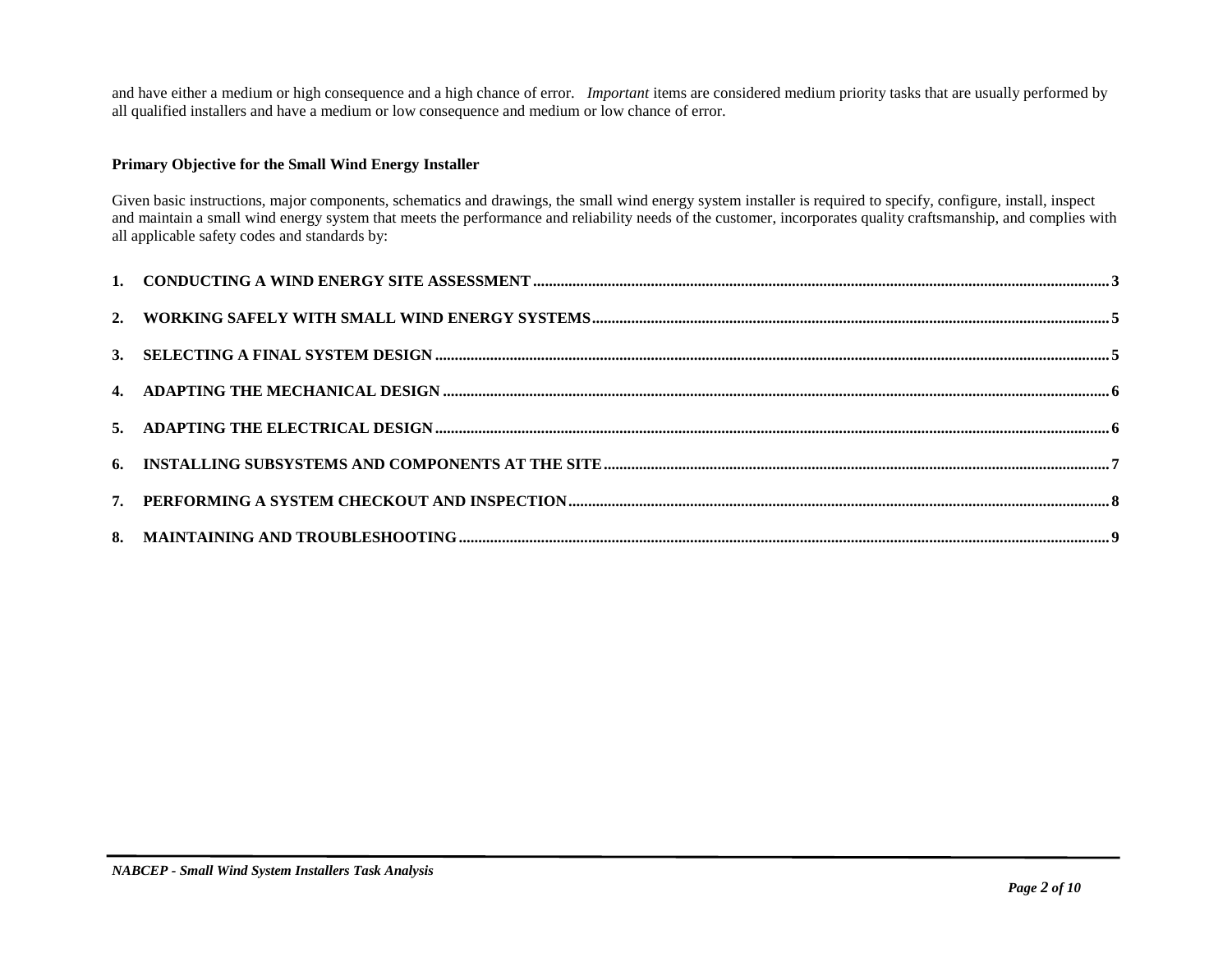| 1.          | <b>Conducting a Wind Energy Site Assessment</b>                                                                                                                                                                                                                                        |                           |                                 |
|-------------|----------------------------------------------------------------------------------------------------------------------------------------------------------------------------------------------------------------------------------------------------------------------------------------|---------------------------|---------------------------------|
| Task/Skill: |                                                                                                                                                                                                                                                                                        | <b>Skill Type:</b>        | Priority/<br><b>Importance:</b> |
|             | In conducting a site assessment for a small wind energy system, the wind energy site assessor or wind system<br><i>installer shall be able to:</i>                                                                                                                                     |                           |                                 |
| 1.1         | Identify typical tools and equipment required for conducting site assessments for small wind energy systems,<br>including computer skills, spreadsheets, topographic and wind speed maps, aerial photographs, and wind<br>speed calculators, and demonstrate proficiency in their use. | Cognitive                 | Important                       |
| 1.2         | Quantify the customer electrical load and energy use through review of utility bills, meter readings,<br>measurements, and/or customer interview                                                                                                                                       | Cognitive,<br>Psychomotor | Important                       |
| 1.3         | For new construction, estimate electric load based on building characteristics and electric equipment needs                                                                                                                                                                            | Cognitive                 | Important                       |
| 1.4         | Identify opportunities incorporating energy efficient equipment or appliances, conservation, and energy<br>management practices.                                                                                                                                                       | Cognitive,<br>psychmotor  | Important                       |
| 1.5         | Determine the location and impact of buildings, trees, local terrain, and other obstacles at the client's site, and<br>suggest solutions to overcome their interference                                                                                                                | Cognitive,<br>psychomotor | Critical                        |
| 1.6         | Identify whether the site is suitable for a wind system                                                                                                                                                                                                                                | Cognitive                 | Critical                        |
| 1.7         | Estimate the wind shear at a client's site based on local terrain, ground clutter, and best available wind<br>resource map                                                                                                                                                             | Cognitive                 | Critical                        |
| 1.8         | Calculate wind shear based on wind speed data for two or more heights                                                                                                                                                                                                                  | Cognitive,<br>psychomotor | Critical                        |
| 1.9         | Determine the minimum acceptable tower height for the client's site based on terrain and obstacles                                                                                                                                                                                     | Cognitive                 | Very Important                  |
| 1.10        | Determine average annual wind speed at the specified tower height based on the most currently available wind<br>maps, wind speed data, and computer programs                                                                                                                           | Cognitive                 | Very Important                  |
| 1.11        | Interpret wind speed and turbulence data (and altitude data, if relevant) for the client's site for the purpose of<br>establishing performance expectations and use in wind system output calculations                                                                                 | Cognitive                 | Important                       |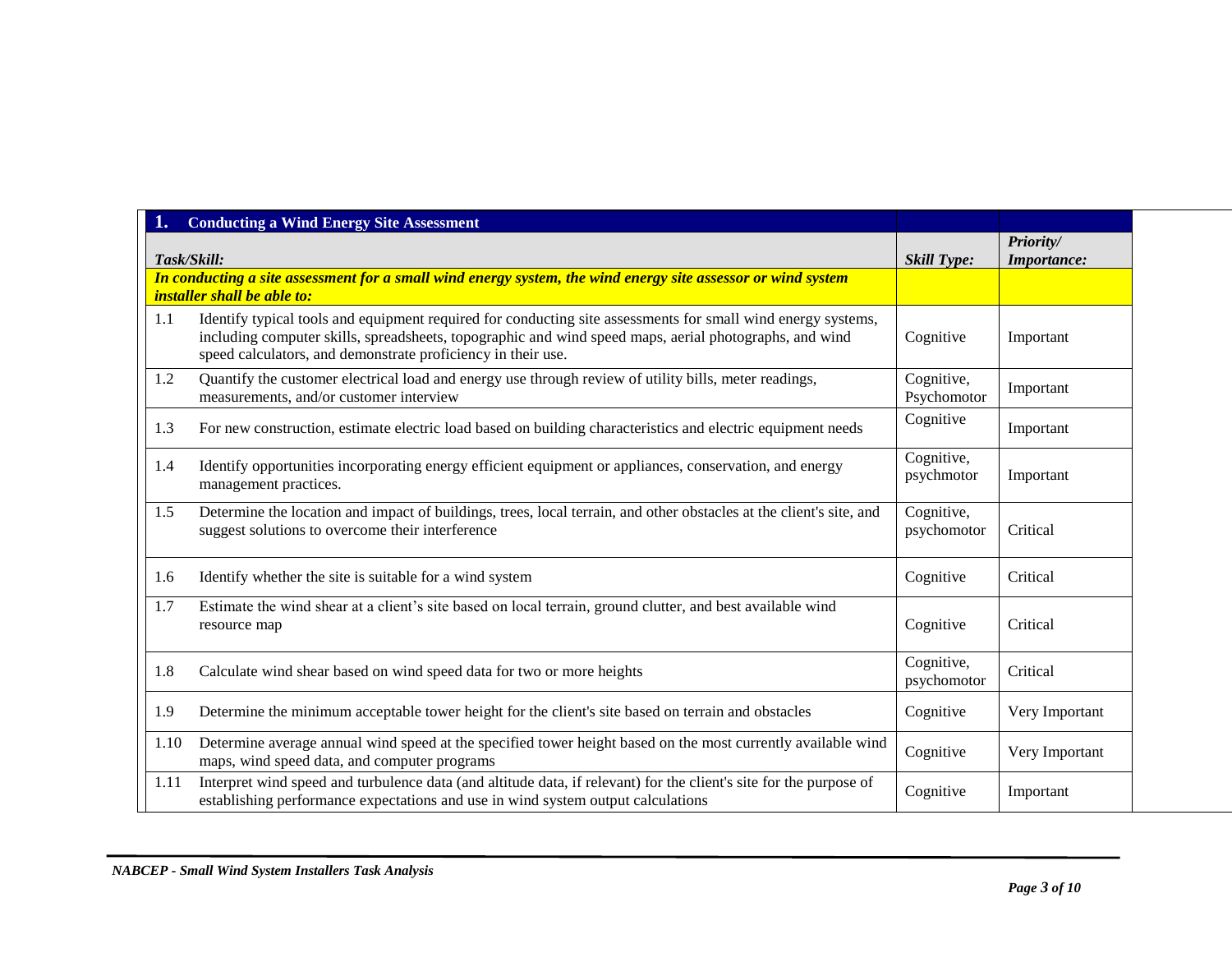| 1.12 | Specify several wind turbine system options that would be suitable for the client's energy needs as well as<br>their technical experience and expertise                                                                                                                                                                                                                             | Cognitive                 | Important      |
|------|-------------------------------------------------------------------------------------------------------------------------------------------------------------------------------------------------------------------------------------------------------------------------------------------------------------------------------------------------------------------------------------|---------------------------|----------------|
| 1.13 | Evaluate and/or measure the peak load demand and average daily energy use for all loads directly connected<br>to the inverter-battery system for the purposes of sizing equipment for off-grid systems                                                                                                                                                                              | Cognitive,<br>psychomotor | Critical       |
| 1.14 | Identify one or more potential locations for a small wind energy system at a client's home site                                                                                                                                                                                                                                                                                     | Cognitive,<br>Psychomotor | Very Important |
| 1.15 | Diagram site plan to include tower location relative to existing homes and site features                                                                                                                                                                                                                                                                                            | Cognitive                 | Very Important |
| 1.16 | Identify any site-specific safety hazards or other issues associated with the installation of the wind turbine,<br>tower, and associated equipment, including underground water, gas, LP, sewer, and telephone lines                                                                                                                                                                | Cognitive                 | Very Important |
| 1.17 | Identify a suitable wire run from the tower base to the location of the control systems and electronics                                                                                                                                                                                                                                                                             | Cognitive                 | Very Important |
| 1.18 | Estimate turbine output performance for the client, including impact on their utility bill for on-grid systems, or<br>energy contributions to an off-grid battery charging system                                                                                                                                                                                                   | Cognitive                 | Critical       |
| 1.19 | Research utility interconnection requirements for the wind system, and how they will apply to the client                                                                                                                                                                                                                                                                            | Cognitive                 | Important      |
| 1.20 | Identify any potential zoning or building permit requirements or limitations and how they will effect the wind<br>turbine installation.                                                                                                                                                                                                                                             | Cognitive                 | Important      |
| 1.21 | Determine the proximity of any nearby airports and the need to apply to the Federal Aviation Administration<br>for a determination letter prior to constructing permission to construct the tower                                                                                                                                                                                   | Cognitive                 | Very Important |
| 1.22 | Identify any concerns about soil type or depth to bedrock for suitability of the tower foundation and/ or<br>footings                                                                                                                                                                                                                                                               | Cognitive,<br>Psychomotor | Critical       |
| 1.23 | Determine the need for any appropriate setbacks from overhead utility lines, road right-of-ways, or property<br>lines, if applicable                                                                                                                                                                                                                                                | Cognitive,<br>psychomotor | Important      |
| 1.24 | Explain wind turbine technologies and component parts, and the basic physics behind their operation                                                                                                                                                                                                                                                                                 | Cognitive                 | Very Important |
| 1.25 | Identify current technologies appropriate for the site and the client, for the purpose of providing several<br>system options                                                                                                                                                                                                                                                       | Cognitive                 | Very Important |
| 1.26 | Explain the maintenance requirements for the small wind energy systems specified                                                                                                                                                                                                                                                                                                    | Cognitive                 | Important      |
| 1.27 | Track current pricing of small wind energy systems and components for the purpose of providing the client<br>with rough cost estimates.                                                                                                                                                                                                                                             | Cognitive                 | Important      |
| 1.28 | Produce a written report detailing an estimate of the client's wind resource, the minimum acceptable tower<br>height at the client's site, wind speed at that height, opportunities for energy efficiency and/or conservation,<br>possible system and equipment options, and potential technical, zoning, or social barriers to the installation of<br>the small wind energy system | Cognitive                 | Critical       |
| 1.29 | Identify potential incentives, grants, and other funding sources that may be available to the client                                                                                                                                                                                                                                                                                | Cognitive                 | Important      |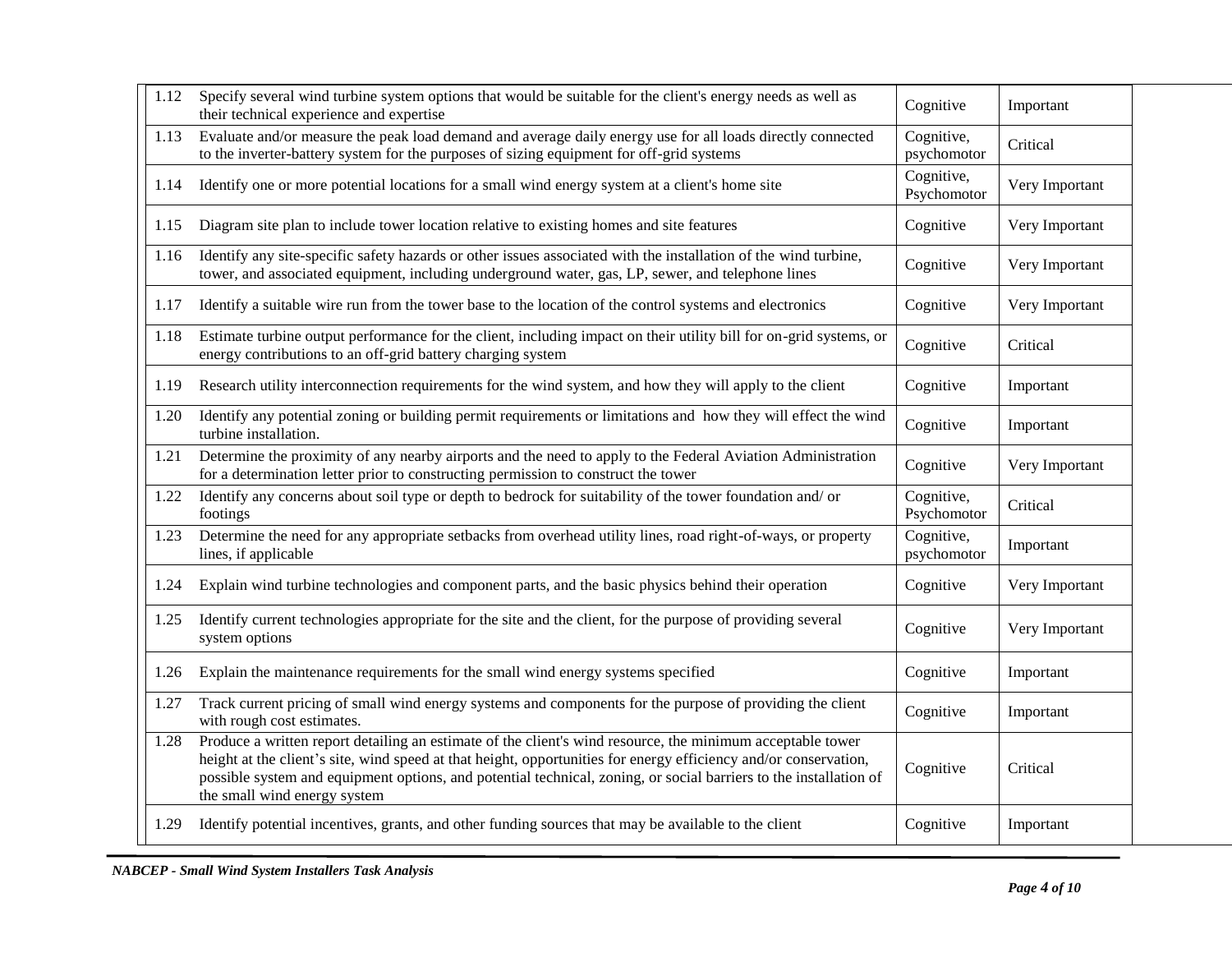| 1.30 | Identify any educational resources or opportunities that might be of help to the client                   | Cognitive | Important |  |
|------|-----------------------------------------------------------------------------------------------------------|-----------|-----------|--|
|      | Identify a list of next steps for the client to follow as they progress through the installation process. | Cognitive | Important |  |

| 2.  | <b>Working Safely With Small Wind Energy Systems</b>                                                                                               |                           |                                 |
|-----|----------------------------------------------------------------------------------------------------------------------------------------------------|---------------------------|---------------------------------|
|     | Task/Skill:                                                                                                                                        | <b>Skill Type:</b>        | Priority/<br><b>Importance:</b> |
|     | As part of safety considerations associated with installing and maintaining small wind energy systems, a wind<br>energy installer must be able to: |                           |                                 |
| 2.1 | Maintain safe work habits, a clean shop area, and a clean area at the installation site                                                            | Cognitive,<br>Psychomotor | Critical                        |
| 2.2 | Demonstrate safe and proper use of required tools and equipment                                                                                    | Cognitive,<br>Psychomotor | Critical                        |
| 2.3 | Identify electrical and non-electrical personal work zone safety issues associated with wind system<br>installations, and how to avoid them        | Cognitive,<br>Psychomotor | Critical                        |
| 2.4 | Demonstrate safe and proper practices in working with wind turbines, towers, and associated electrical and<br>mechanical equipment                 | Cognitive,<br>Psychomotor | Critical                        |
| 2.5 | Identify and implement safe and accepted practices for worker and work zone safety                                                                 | Cognitive,<br>Psychomotor | Critical                        |
| 2.6 | Identify and mitigate public safety issues during wind system installations                                                                        | Cognitive                 | Critical                        |
| 2.7 | Identify environmental considerations associated with wind system installations                                                                    | Cognitive,<br>Psychomotor | Critical                        |
| 2.8 | Determine if weather conditions could cause unsafe work conditions.                                                                                | Cognitive                 | Critical                        |

|     | <b>Selecting a Final System Design</b>                                                                                                                                                                                                                                          |                    |                                 |
|-----|---------------------------------------------------------------------------------------------------------------------------------------------------------------------------------------------------------------------------------------------------------------------------------|--------------------|---------------------------------|
|     | Task/Skill:                                                                                                                                                                                                                                                                     | <b>Skill Type:</b> | Priority/<br><i>Importance:</i> |
|     | Based on results from a site survey and customer requirements and expectations, the installer shall be able to:                                                                                                                                                                 |                    |                                 |
| 3.1 | Identify appropriate system designs/configurations for the wind turbine and tower based on the client needs,<br>expectations, and site considerations                                                                                                                           | Cognitive          | Very Important                  |
| 3.2 | Possess appropriate math skills to be able to lay out any tower configuration at the client's site, including guy<br>lengths for guyed towers, selecting proper earth anchors for the soil type and calculate concrete requirements<br>for both guyed and mono-pole structures. | Cognitive          | Very Important                  |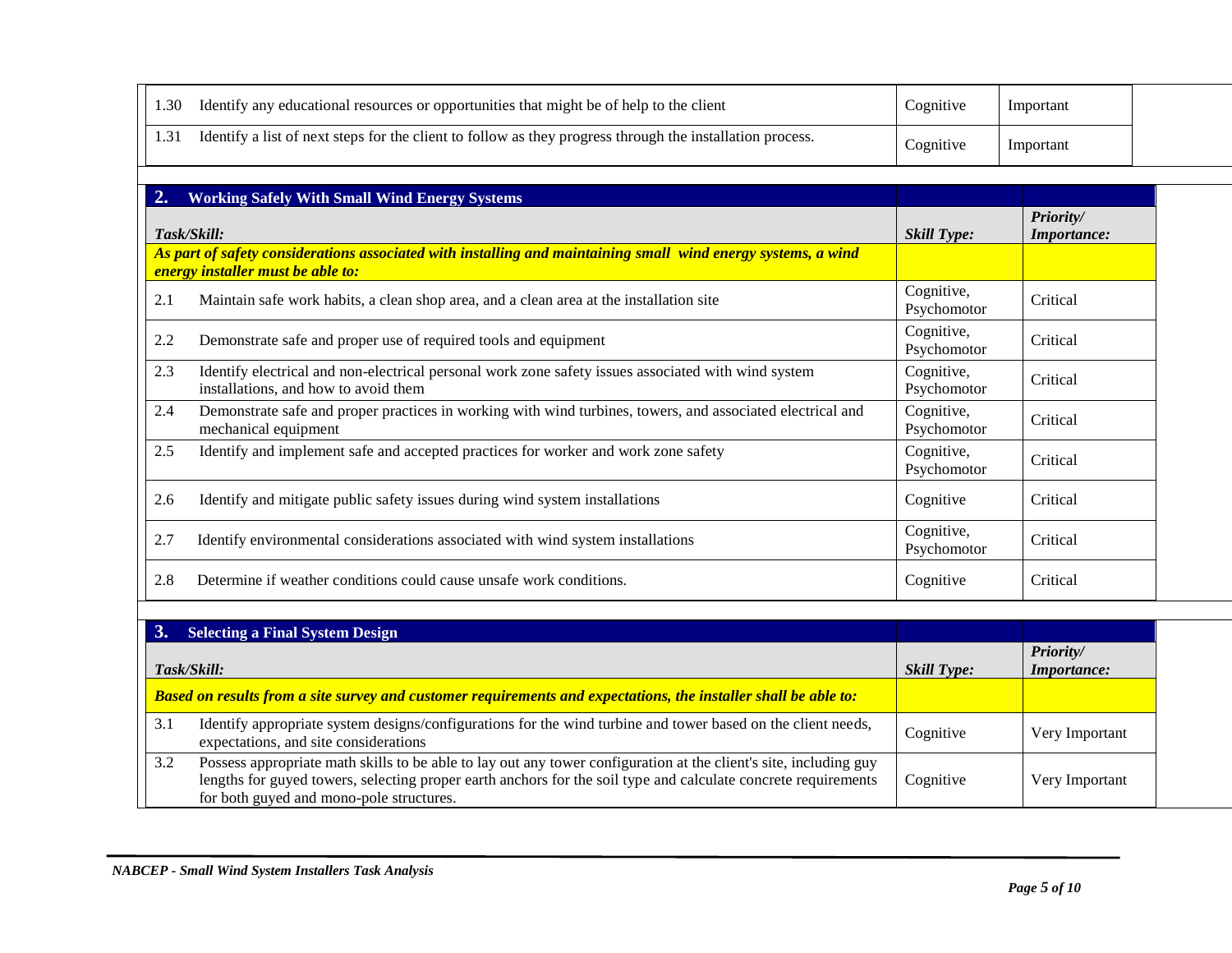| 3.3         | For on-grid systems, determine all applicable interconnection requirements.                                                                                                                                                         | Cognitive                 | Important                       |
|-------------|-------------------------------------------------------------------------------------------------------------------------------------------------------------------------------------------------------------------------------------|---------------------------|---------------------------------|
| 3.4         | For off-grid systems, estimate sizing requirements for the wind turbine, battery bank, gen-set, and inverters<br>based on customer load, desired energy or peak power production, autonomy requirements, and cost, as<br>applicable | Cognitive,<br>Psychomotor | Very Important                  |
| 3.5         | Establish suitable locations and diagram possible layouts for installing inverters, controllers, batteries, other<br>balance of system components, disconnect switches, metering and logging devices, and other electronics         | Cognitive,<br>Psychomotor | Very Important                  |
| 3.6         | Determine requirements for installing additional sub-panels and interfacing the wind system with the utility<br>service, and/or other generating sources as applicable                                                              | Cognitive,<br>Psychomotor | Very Important                  |
| 3.7         | Determine the impact of a wind component in a hybrid renewable energy system, and estimate energy output<br>for wind component of the hybrid system                                                                                 | Cognitive,<br>Psychomotor | Very Important                  |
| 3.8         | Identify and select major balance-of-system components required for the installation                                                                                                                                                | Cognitive                 | Very Important                  |
| 3.9         | Identify and select appropriate system monitoring equipment, including energy monitor and wind speed<br>indicator or datalogger                                                                                                     | Cognitive                 | Very Important                  |
| 3.10        | Determine the installation sequence to optimize use of time and materials                                                                                                                                                           | Cognitive                 | Very Important                  |
| 3.11        | Estimate time, materials, and equipment required for the installation, and provide an appropriate price bid                                                                                                                         | Cognitive                 | Very Important                  |
|             | <b>Adapting the Mechanical Design</b>                                                                                                                                                                                               |                           |                                 |
| Task/Skill: |                                                                                                                                                                                                                                     | <b>Skill Type:</b>        | Priority/<br><b>Importance:</b> |
|             | In adapting a small wind system, the installer shall be able to:                                                                                                                                                                    |                           |                                 |
|             |                                                                                                                                                                                                                                     |                           |                                 |

|      | In adapting a small wind system, the installer shall be able to:                                                                                                                                                            |                           |                |
|------|-----------------------------------------------------------------------------------------------------------------------------------------------------------------------------------------------------------------------------|---------------------------|----------------|
| -4.1 | Identify equipment to be used in the installation that is consistent with environmental, structural, code<br>requirements, acceptable safety protocol, and other conditions at the site                                     | Cognitive                 | Important      |
| 4.2  | Identify appropriate tower location, wire run, electrical configuration, tower set backs, and maintenance<br>considerations at the site                                                                                     | Cognitive,<br>Psychomotor | Important      |
| 4.3  | Determine if and when a soil analysis is required to properly specify, configure, and engineer a suitable<br>foundation or footings for the tower.                                                                          | Cognitive                 | Very Important |
| 4.4  | Determine if and when the foundation or footings need to be adjusted based on soil type, excavation<br>characteristics or depth to bedrock, and who to consult to obtain the proper foundation or footing<br>specifications | Cognitive                 | Very Important |

## **5. Adapting the Electrical Design**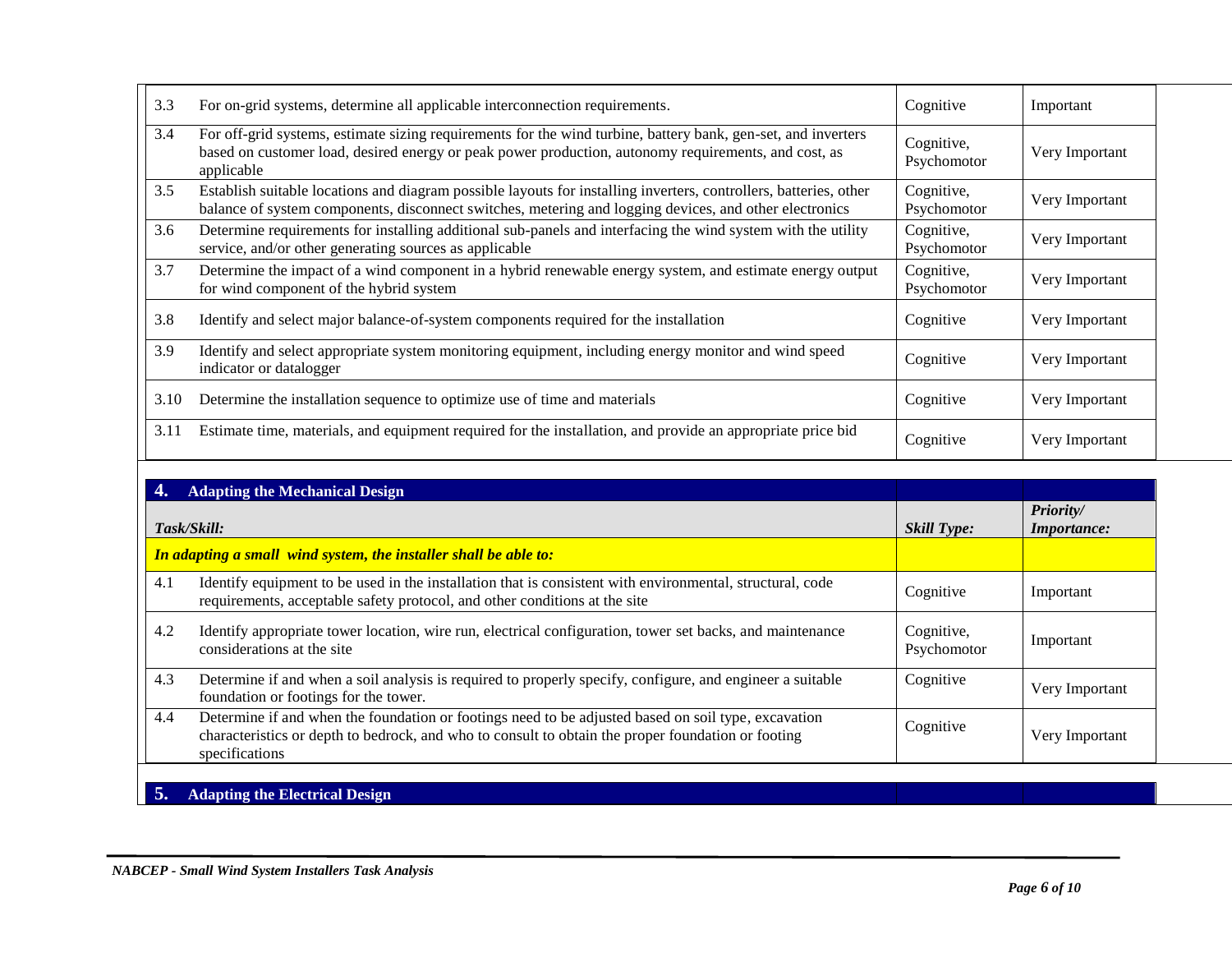|     | Task/Skill:                                                                                                                                                                                                                   | <b>Skill Type:</b>        | Priority/<br>Importance: |
|-----|-------------------------------------------------------------------------------------------------------------------------------------------------------------------------------------------------------------------------------|---------------------------|--------------------------|
|     | In adapting a small wind energy electrical design, the installer shall be able to:                                                                                                                                            |                           |                          |
| 5.1 | Check the local utility interconnection requirements, and be able to design the system to satisfy those<br>requirements                                                                                                       | Cognitive                 | Very Important           |
| 5.2 | Select appropriate conductor types and ratings for each electrical circuit in the system based on application or<br>manufacturer specifications                                                                               | Cognitive,<br>Psychomotor | Critical                 |
| 5.3 | Where appropriate, determine the de-rated ampacity of system conductors based on NEC requirements                                                                                                                             | Cognitive                 | Critical                 |
| 5.4 | Determine appropriate size, ratings, and locations for all system over-current and disconnect devices                                                                                                                         | Cognitive                 | Critical                 |
| 5.6 | Determine the appropriate grounding system for the wind turbine and tower as specified by the equipment<br>manufacturer, NEC, or best practices, as appropriate                                                               | Cognitive                 | Critical                 |
| 5.7 | Determine appropriate size, ratings, and locations for grounding, lightning protection, surge suppression, and<br>associated equipment as specified by the manufacturer and/or the NEC                                        | Cognitive                 | Critical                 |
| 5.8 | Determine the minimum acceptable wire size for all electrical circuits as specified by the manufacturer<br>and/or the NEC                                                                                                     | Cognitive                 | Very Important           |
|     |                                                                                                                                                                                                                               |                           |                          |
|     |                                                                                                                                                                                                                               |                           |                          |
| 6.  | <b>Installing Subsystems and Components at the Site</b><br>Task/Skill:                                                                                                                                                        | <b>Skill Type:</b>        | Priority/<br>Importance: |
|     | As part of a small wind energy system installation process, the installer shall be able to:                                                                                                                                   |                           |                          |
| 6.1 | Utilize any drawings, schematics, instructions, installation manuals, mathematics, or recommended<br>procedures in installing equipment                                                                                       | Cognitive                 | Critical                 |
| 6.2 | Utilize a check list to assure that all aspects of the installation have been performed                                                                                                                                       | Cognitive                 | Very important           |
| 6.3 | Implement all applicable work zone safety and environmental protection measures and protocols during<br>installation                                                                                                          | Cognitive                 | Critical                 |
| 6.4 | Utilize appropriate math skills to lay out the tower and foundation                                                                                                                                                           | Cognitive,<br>Psychomotor | Important                |
| 6.5 | Excavate, properly form, set rebar reinforcement, pour, and properly backfill the tower foundation per the<br>tower supplier's specifications, or be able to oversee such activities as carried out by a concrete contractor. | Psychomotor               | Very Important           |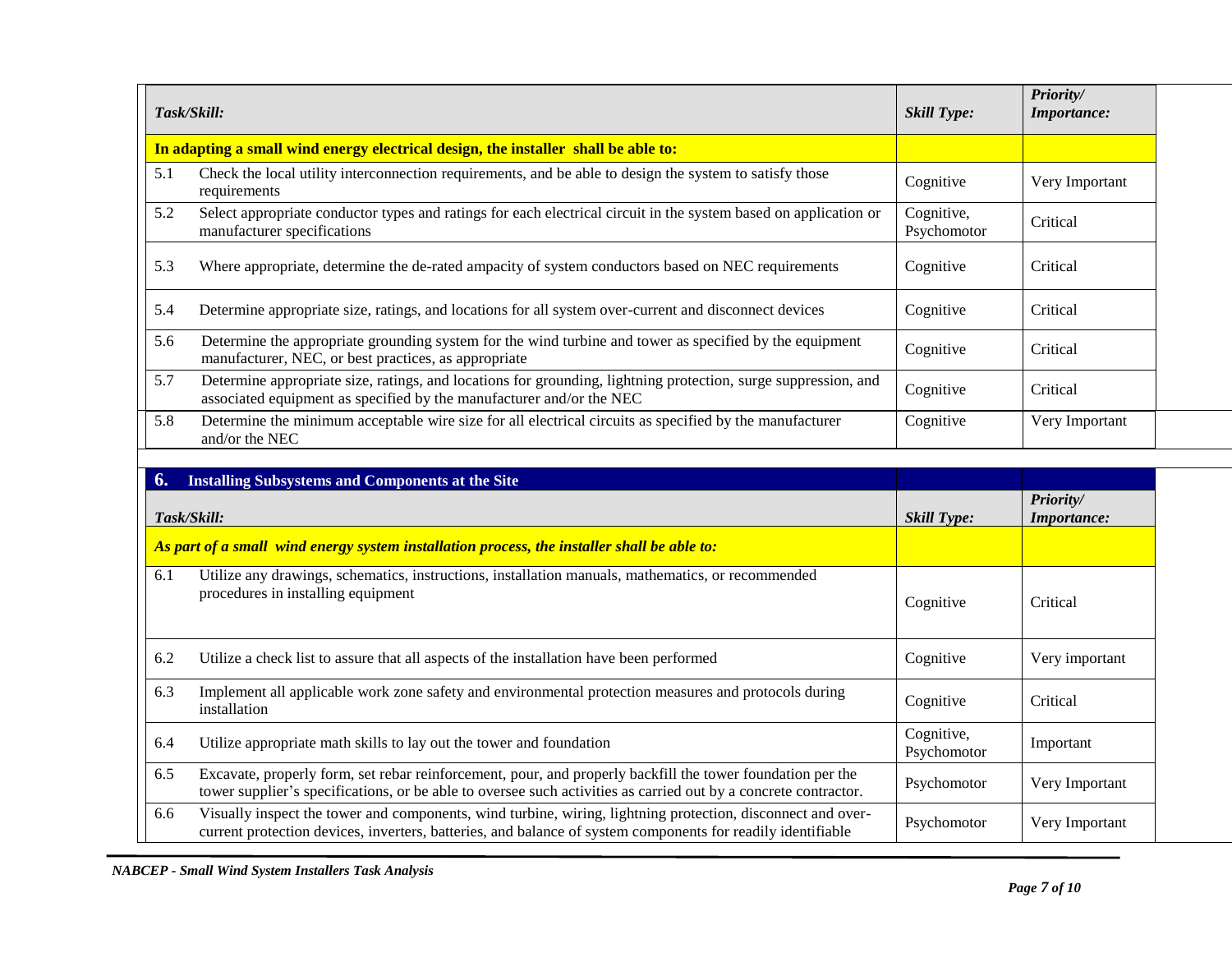|                     | problems before installation                                                                                                                                                                                                                                                                                                              |                           |                                 |
|---------------------|-------------------------------------------------------------------------------------------------------------------------------------------------------------------------------------------------------------------------------------------------------------------------------------------------------------------------------------------|---------------------------|---------------------------------|
| 6.7                 | Test the wind turbine for voltage and current output, as appropriate, before installing                                                                                                                                                                                                                                                   | Psychomotor               | Critical                        |
| 6.8                 | Assemble the tower and wind turbine as specified by the appropriate equipment manufacturers or suppliers                                                                                                                                                                                                                                  | Psychomotor               | Critical                        |
| 6.9                 | For crane installations, utilize crane operator signals and protocol, and be able to communicate with the crane<br>operator during the tower and turbine lift                                                                                                                                                                             | Cognitive,<br>Psychomotor | Critical                        |
| 6.10                | For tilt-up tower installations, implement the installation process and safety considerations unique to the<br>equipment and situation                                                                                                                                                                                                    | Cognitive,<br>Psychomotor | Very Important                  |
| 6.11                | Determine the installation process, equipment, and safety considerations unique to stacking tower<br>installations.                                                                                                                                                                                                                       | Cognitive,<br>Psychomotor | Critical                        |
| 6.12                | Measure and check that the tower is straight and plumb                                                                                                                                                                                                                                                                                    | Cognitive,<br>Psychomotor | Very important                  |
| 6.13                | Check fasteners and guy cables for proper tension using appropriate standards and or the manufacturer<br>recommendations when provided                                                                                                                                                                                                    | Cognitive,<br>Psychomotor | Critical                        |
| 6.14                | Install the wiring for the turbine, tower, and wire run, disconnect switches, and over-current protection<br>devices                                                                                                                                                                                                                      | Psychomotor               | Critical                        |
| 6.15                | Complete the final assembly and installation of all electrical components, inverters, controllers, disconnects<br>and over-current devices, surge and lightning arrestors, grounding equipment, junction boxes, batteries and<br>enclosures, conduit and other electrical hardware, anemometers, and energy and wind monitoring equipment | Psychomotor               | Critical                        |
| 6.16                | Label, install, and terminate electrical wiring, verify proper connections, voltages, and phase/polarity<br>relationships                                                                                                                                                                                                                 | Psychomotor               | Critical                        |
| 6.17                | Verify continuity of the grounding system                                                                                                                                                                                                                                                                                                 | Cognitive,<br>Psychomotor | Very Important                  |
| 6.18<br>appropriate | Program, adjust, and configure inverters and controllers for desired set-points and operating modes, as                                                                                                                                                                                                                                   | Cognitive,<br>psychomotor | Critical                        |
| 7.                  | Performing a System Checkout and Inspection                                                                                                                                                                                                                                                                                               |                           |                                 |
| Task/Skill:         |                                                                                                                                                                                                                                                                                                                                           | <b>Skill Type:</b>        | Priority/<br><b>Importance:</b> |
|                     | After completing the installation of the wind energy system, as part of system commissioning, inspections and<br>handoff to the owner/operator, the practitioner shall be able to:                                                                                                                                                        |                           |                                 |
| 7.1                 | Visually inspect entire installation, identifying and resolving any deficiencies in materials or workmanship                                                                                                                                                                                                                              | Cognitive,<br>Psychomotor | Very Important                  |
| 7.2                 | Visually check the mechanical installation for structural integrity                                                                                                                                                                                                                                                                       | Cognitive,<br>Psychomotor | Critical                        |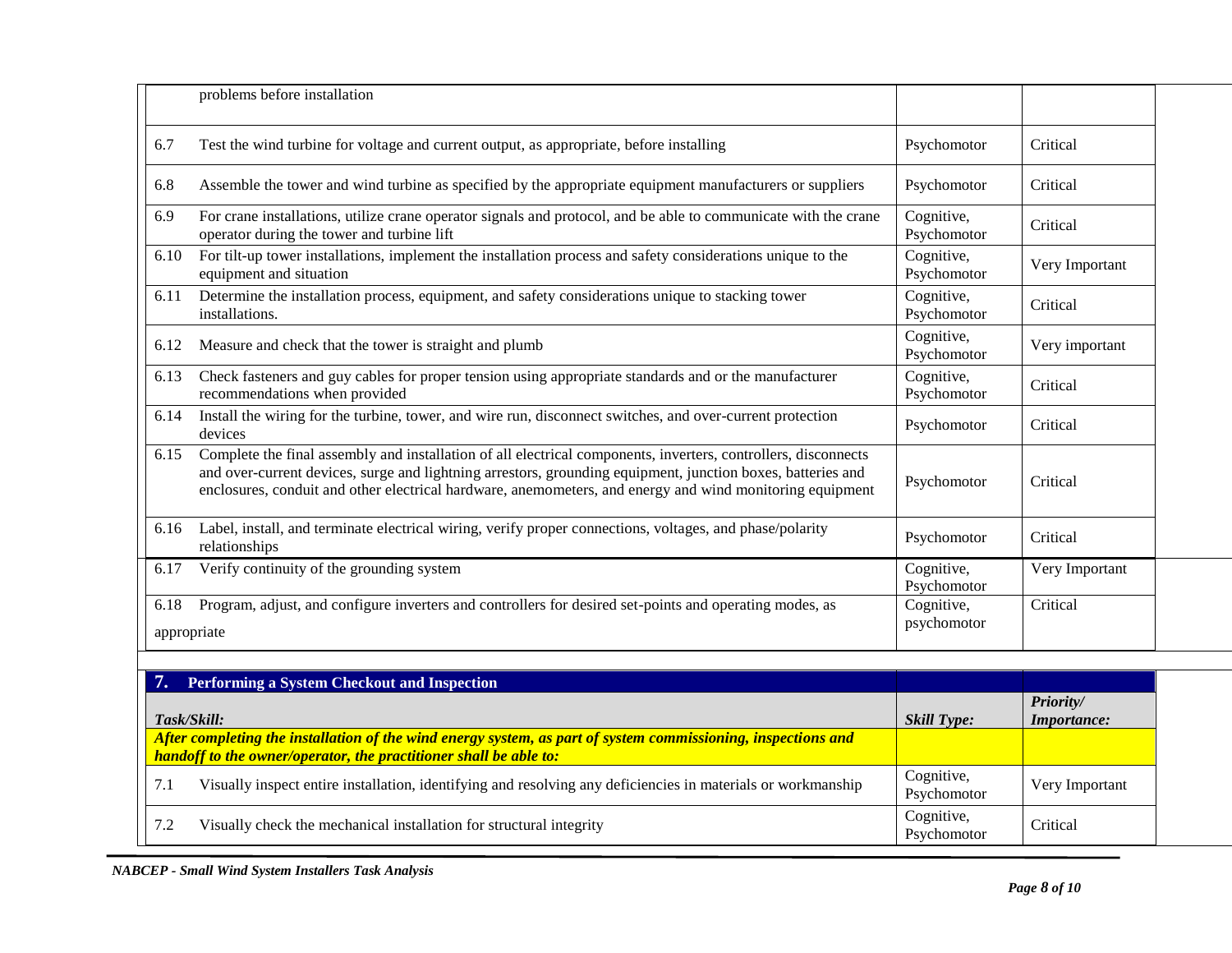| 7.3  | Verify the electrical installation for proper wiring practice, polarity or phase relationships, grounding, and<br>integrity of terminations                                                        | Cognitive,<br>Psychomotor | Critical       |
|------|----------------------------------------------------------------------------------------------------------------------------------------------------------------------------------------------------|---------------------------|----------------|
| 7.4  | Verify if an electrical inspection by either a licensed electrician, electrical inspector, or the utility is required<br>before system commissioning, and if so, be present during such inspection | Cognitive,<br>Psychomotor | Critical       |
| 7.5  | Activate the system in proper start-up sequence and verify overall system functionality                                                                                                            | Cognitive,<br>Psychomotor | Critical       |
| 7.6  | Provide an electrical diagram for the system, and explain it to the owner or operator of the wind system                                                                                           | Cognitive,<br>psychomotor | Important      |
| 7.7  | Demonstrate and post in writing the procedures for connecting and disconnecting the system and equipment<br>from all electrical sources                                                            | Cognitive,<br>psychomotor | Very Important |
| 7.8  | Demonstrate and post in writing shut-down procedures for use by the owner or operator, and emergency<br>personnel if required                                                                      | Cognitive,<br>psychomotor | Very Important |
| 7.9  | Identify and verify all required markings and labels for the system and equipment                                                                                                                  | Cognitve                  | Critical       |
| 7.10 | Identify, explain, and/or leave in writing all operator or worker safety issues associated with the operation and<br>maintenance of the system, as appropriate                                     | Cognitve,<br>psychomotor  | Very Important |
| 7.11 | Identify all documentation to be provided to the wind system owner or operator by the installer, including<br>installation, operations, and maintenance manuals, and warranties                    | Cognitive                 | Very Important |
| 7.12 | Observe and listen to the turbine and equipment to determine that the system is operating correctly.                                                                                               | Cognitive,<br>Psychomotor | Very Important |
| 7.13 | Check fasteners and guy cables for proper tension using appropriate standards and or the manufacturer<br>recommendations when provided.                                                            | Cognitive,<br>Psychomotor | Critical       |
| 7.14 | Secure guy cable turnbuckles with "figure 8" safety loops                                                                                                                                          | Psychomotor               | Critical       |

|     | <b>Maintaining and Troubleshooting</b>                                                                                                                                                                                                                         |                           |                                 |
|-----|----------------------------------------------------------------------------------------------------------------------------------------------------------------------------------------------------------------------------------------------------------------|---------------------------|---------------------------------|
|     | Task/Skill:                                                                                                                                                                                                                                                    | <b>Skill Type:</b>        | Priority/<br><i>Importance:</i> |
|     | In maintaining and troubleshooting a small wind energy system, the installer shall be able to:                                                                                                                                                                 |                           |                                 |
| 8.1 | Identify tools and equipment required for maintaining and troubleshooting wind energy systems and<br>demonstrate proficiency in their use                                                                                                                      | Cognitive,<br>Psychomotor | Very Important                  |
| 8.2 | Identify maintenance needs and implement service procedures for the tower, fasteners, guy cables, wind<br>turbine, wiring, grounding system, lightning protection, batteries, power conditioning equipment, safety<br>systems, and balance of system equipment | Cognitive,<br>Psychomotor | Very Important                  |
| 8.3 | Measure system output and operating parameters, compare with specifications and expectations, and assess<br>the operating condition of the system and components, if appropriate                                                                               | Cognitive,<br>Psychomotor | Very Important                  |